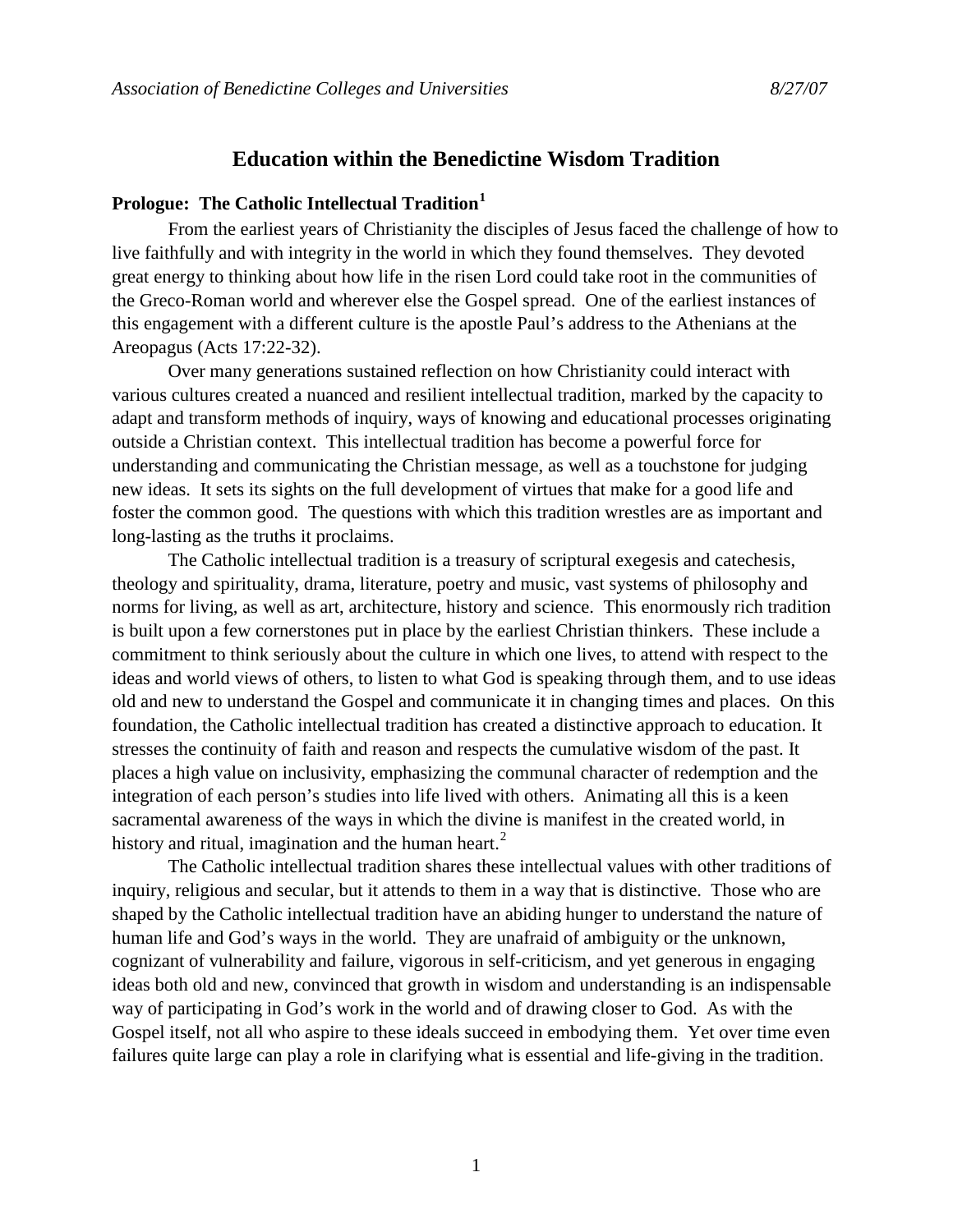## **The Role of Benedictine Monasticism**

In prescribing for all monastics the praying of psalms and meditative reading of Scripture and other sacred texts, St. Benedict (480-547) guaranteed that monasteries would be places of reading, study and learning within the larger orbit of Christian life and the Catholic intellectual tradition. From the sixth century beginnings of Benedictine life, monasteries welcomed guests into their midst, as well as young people studying to prepare for a monastic vocation as well as adult life in the broader church and society. This interaction with guests and the young fostered a powerful exchange of ideas and opinions and helped shape the intellectual lives of all involved. As a result, long before universities or colleges in our sense of the term had arisen, monasteries functioned as centers of thought and learning for the larger world.

Through many centuries, monasteries have cultivated theology and the arts and sciences, stewarded knowledge of the past in scriptoria and libraries, and promoted understanding of the earth and the wise use of its resources. This work has engaged the labors of a great many monastic men and women and, taken together, has been a source of social, economic and cultural grounding for entire civilizations.

#### **Benedictine Colleges and Universities in a North American Context**

As immigrants flocked to North America in the nineteenth century, a number of Benedictine monasteries were established in the United States and Canada. The impetus for their founding was a revival of monastic life in Europe, as well as a missionary urge to be of service to the Church in a new land. These new monasteries, drawing on an ancient heritage of communal life, prayer, study and work, often started schools to help preserve the immigrants' Catholic faith and cultural heritage, as well as foster new vocations to monastic life . These schools, colleges and seminaries sank deep local roots and as times changed came to serve broader and more diverse populations.<sup>[3](#page-7-2)</sup> Initially staffed by sisters and monks, their development was aided by a growing cadre of dedicated lay colleagues who today constitute the vast majority of the faculty and staff.

The Benedictine colleges and universities of today participate in a millennial saga of thought and learning. As Catholic institutions of higher education, each is a "primary and privileged place for a fruitful dialogue between the Gospel and culture."[4](#page-7-3) As Catholic institutions of higher education founded and sponsored by Benedictine monasteries, each seeks to cultivate in the lives of faculty, staff and students, board members, parents and friends virtues that resonate with particular strength in the world of Benedictine monastic life.

#### **The Benedictine Wisdom Tradition**

Like the most ancient of wisdom traditions,<sup>[5](#page-7-4)</sup> Benedictine education sets its sights on the transformation of the human mind and heart. Benedictine education stresses the formation of the whole person rather than the intellect alone. At its best, it calls for a lively interplay between rigorous thinking and the development of practices for right living.

Three influences animate Benedictine education: *Christ* who is encountered anew each day in Scripture and the human person, the *Rule of Benedict* as it is lived in community, and the extensive and rich *tradition* of those who have pursued Christian and monastic holiness in the past. St. Benedict exclaims, "What page, what passage of the inspired books of the Old and New Testaments is not the truest of guides for human life?"  $(RB 73.3<sup>6</sup>)$  $(RB 73.3<sup>6</sup>)$  $(RB 73.3<sup>6</sup>)$ . The Rule, itself steeped in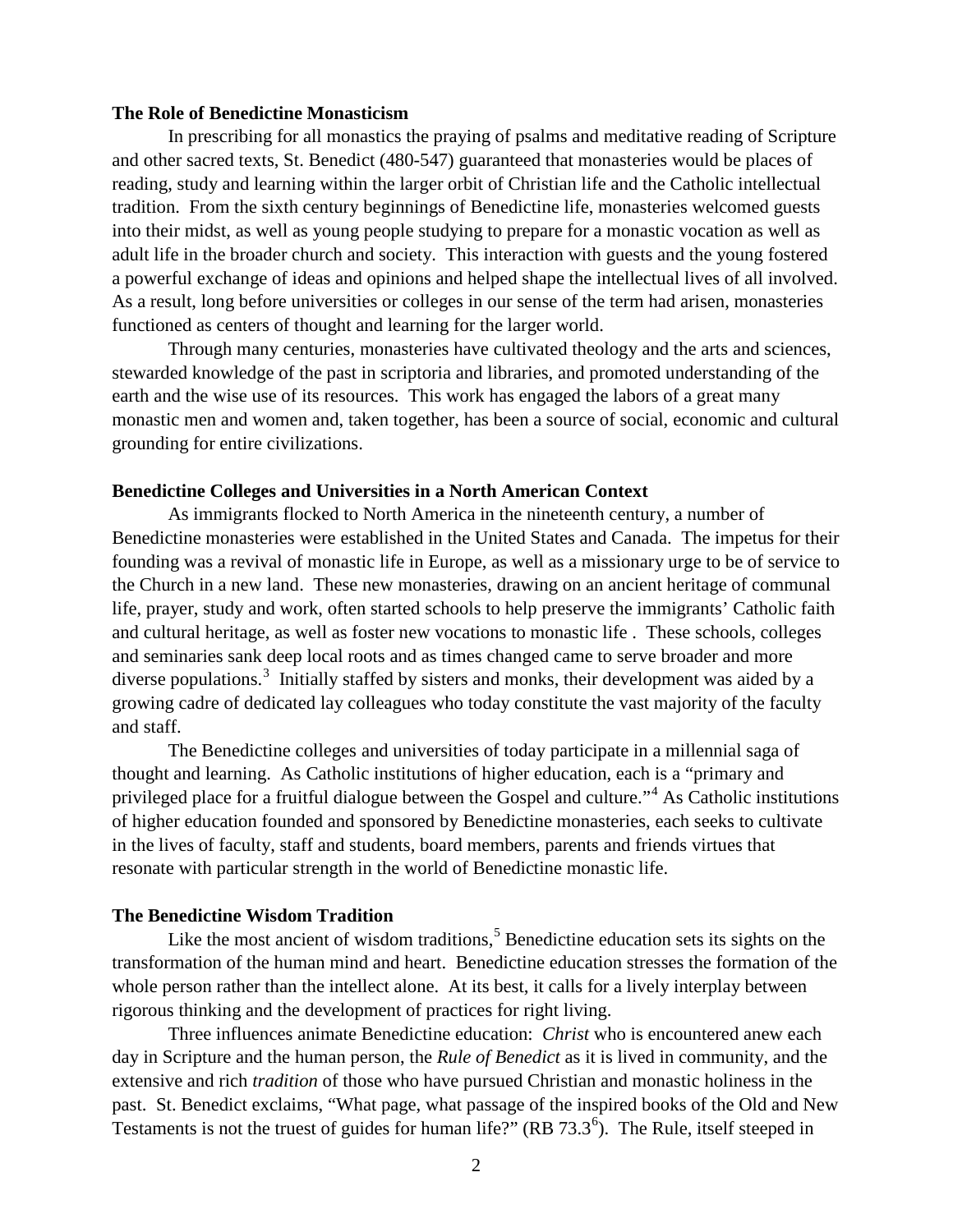scriptural references, aims to show monastics the way to abundant life (RB Prol. 15-21). These two sources, Scripture and the Rule – far from being static – are interpreted through a living tradition originating in time and places far distant from today's monastic practitioners and remarkably more generative than contemporaries often realize.

Ten core values can be distilled from the *Rule of Benedict*: **love, prayer, stability, conversatio, obedience, discipline, humility, stewardship, hospitality and community**. Individual monastics steep themselves in these values, striving as best they can to embody them as wholeheartedly as possible. St. Benedict promises that by doing so, his disciples will come to the point where they run the way of God's commands with the inexpressible sweetness of love (RB Prol. 49), a perfect love that casts out fear (RB 7.67), including fear of the unknown, the new or the stranger. This is the transformation of life that is at the heart of Benedictine monastic life.

## **The Ten Hallmarks of Benedictine Education**

To be sure, a school is a different social and cultural entity than a monastery. However, an institution of higher education founded and sponsored by a Benedictine monastery cannot help but be influenced by the fundamental concerns of the monastics. Therefore the core values that animate their life – **love, prayer, stability, conversatio, obedience, discipline, humility, stewardship, hospitality and community** – find a home in Benedictine colleges and universities and can be seen as hallmarks of educational vitality and fidelity to their mission. To the extent these hallmarks shape a pattern of life for the campus community, they foster a particularly fruitful – and particularly Benedictine -- engagement with the Catholic intellectual tradition. There is no single way to embody these hallmarks. They cannot be decreed. Instead, as the members of a Benedictine educational institution reckon with them in pursuit of their own deepest educational goals, they sink their roots into their particular place in the broader Church and culture. As they do so, a more expansive life emerges for all, the collective result of a surprising transformation of individual human hearts and minds.

#### *1. Love of Christ and neighbor*

Benedictine life, like that of all Christians, is first and foremost a response to God's astonishing *love* for humankind, a love expressed in the free gift of his beloved Son, Jesus Christ. Love, the motive for monastic life and its goal, tops St. Benedict's list of tools for good works (RB 5:10, 7:67-69, 4.1-2). Yet the Rule recognizes many ways in which monastics can fail to ground their lives in love. It sets up personal and communal practices that deal directly with human selfishness wherever it occurs and seeks to heal the resulting harm to one's self and others. Ultimately it is the power of God's love that is decisive. Indeed, the crowning good work for the monastic is "never to lose hope in God's mercy" (RB 4:74).

Benedictine colleges and universities seek, above all, to be grounded in love and animated by it. The "love of learning and desire for God," so celebrated as part of Benedictine culture,<sup>[7](#page-7-6)</sup> make demands on all and are expansive enough to engage the deepest purpose of persons from all backgrounds who desire to teach and to study, to serve and to lead. We call all to pursue a rigorous and disciplined search for truth and to support one another when that quest becomes difficult. We recognize how easy it is for all to hold on to habits of mind and behavior that diminish one's own potential or impede the development of others. Yet we possess a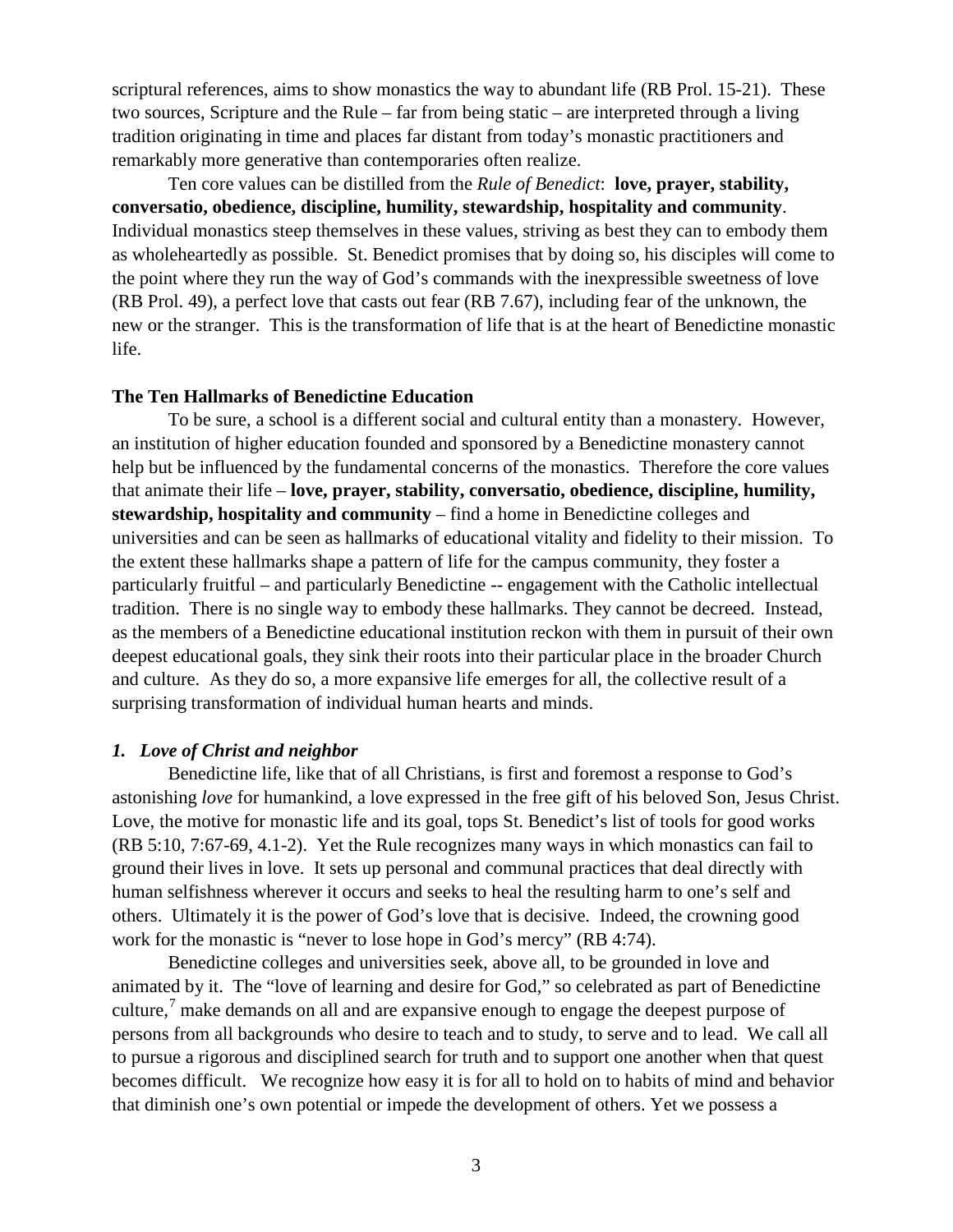confidence borne of long experience in the capacity of all persons to grow and develop, to cultivate habits of mind and behavior that are life-giving and contribute to the good of all.

## *2. Prayer: A life marked by liturgy, lectio and mindfulness*

Benedictine monasteries cultivate a fundamental attentiveness to the ways in which God is present in the human mind and heart and, indeed, in all creation. The primary way for doing this is through the monastery's daily rhythm of liturgical prayer. St. Benedict directs that nothing is to be preferred to it (RB 43.3). This daily experience of community prayer is supported and deepened by individual spiritual reading, a practice that Benedictines call by its Latin name, *lectio divina*, in order to differentiate it from reading undertaken to gain information or knowledge. *Lectio divina* is the slow meditative reading of Scriptures and other sacred texts with the intention of discerning how God is at work right now in the world and calling within the individual's own heart. For a monastic, the daily movement between common liturgical prayer and *lectio* opens up new space within where qualities and virtues such as compassion, integrity and courage can develop and grow strong.

Benedictine educational institutions seek to create and preserve a noticeable rhythm of public prayer and private attention to the sources of religious inspiration. We strive to ensure that the design and life of the campus promotes a spirit of transcendence and mindfulness, encouraging all to cultivate a life of prayer appropriate to their own faith. The intent of all of this is to cultivate by analogy a fundamental openness to the work of intellectual and personal transformation. It is important that the thinking of all members – students, faculty and staff – be shaped by movement between shared engagement with ideas and close personal reading of "texts" (whether written, aural or visual). It is our intent to foster connections between the subjects that persons study and the fundamental, deep purpose of their lives.

#### *3. Stability: commitment to the daily life of this place, its heritage and tradition*

*Stability* shapes a Benedictine monastery. All of its members commit themselves to seeking God. They resolve to pursue this, their heart's deepest desire, *together*, day in and day out, in good times and in bad, throughout the entire span of their lives.

Benedictine educational institutions put great energy into cultivating lasting relationships between students, faculty and staff. We seek to embed a vigorous exchange of ideas within the pattern of life on campus, recognizing the shared human standing of all. We strive to foster a pervasive commitment to share our intellectual passions, our bewilderments and breakthroughs with one another. We do this because we believe that persevering together in the pursuit of wisdom – as opposed to engaging one another only enough to achieve private understanding – builds strong and lasting relationships and makes remarkably powerful growth possible for all.

#### *4. Conversatio: the way of formation and transformation*

The aim of life for Benedictines is the same as it is for all Christians – to be transformed in every part of one's life so that God's very image, in which each has been created, becomes palpable and transparent. The Benedictine word for this way of life is *conversatio*, the process of letting go in day-to-day life of self-centered preoccupations and false securities so that the divine life at the core of one's being becomes manifest in a trustworthy pattern of living. *Conversatio* is a commitment to engage in practices that over a lifetime bring about conversion into the likeness of Christ and, in particular, Christ's giving of self for others. This transformation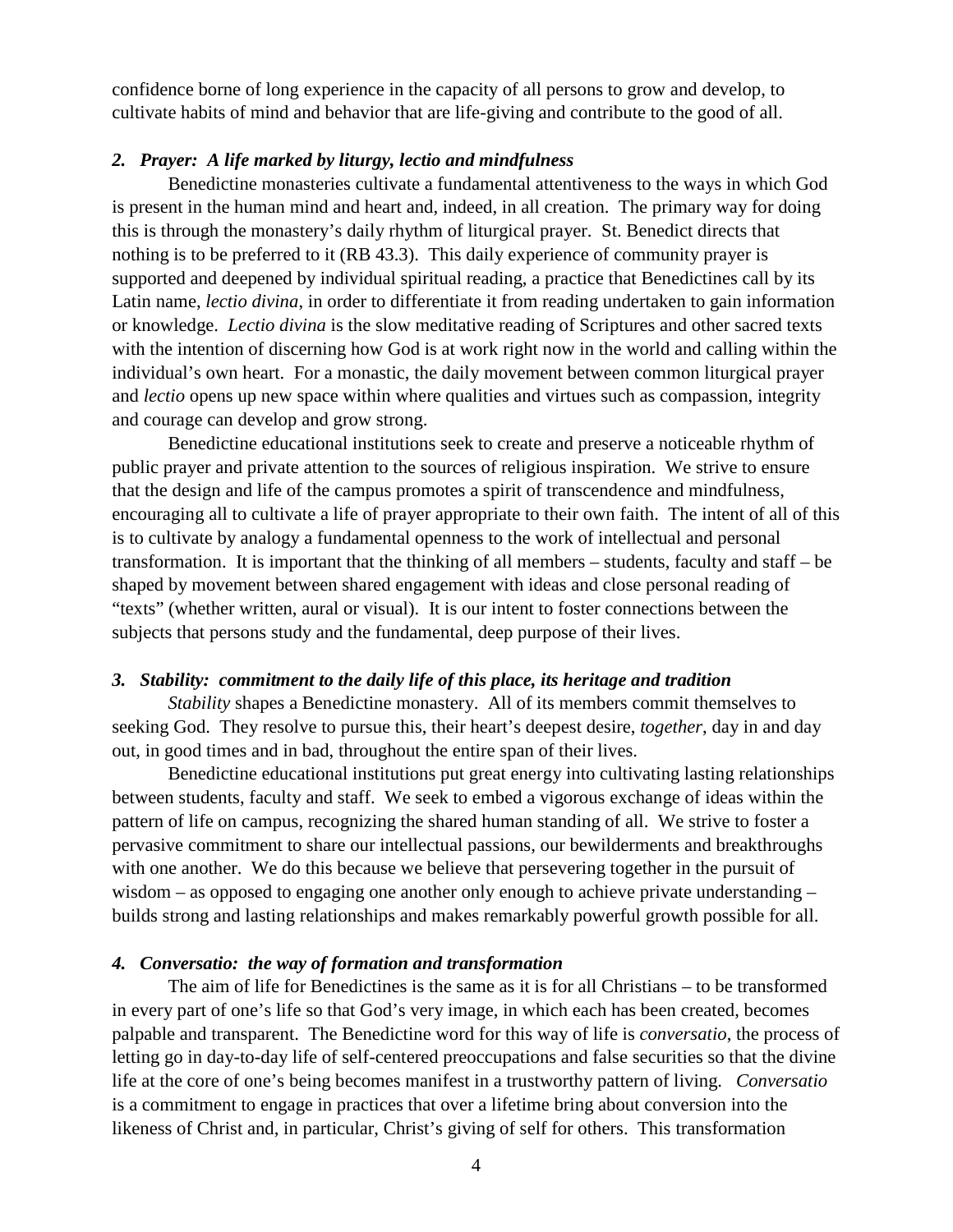proceeds according to small steps; and it is tested in unexpected ways over a lifetime. To come to fruition *conversatio* requires stability, discipline, faithfulness and resilience.

Benedictine colleges and universities attempt to call all members of the campus community to move out of their comfort zone for the sake of learning and integrity. We are not afraid to focus on habits of mind that will require many years to develop. In curricular and cocurricular programs we seek to challenge realities we often take for granted, to foster intellectual and personal breakthroughs, and to cultivate habits of mind that will transform students, faculty and staff alike, nurturing deep learning and generosity over a lifetime.

# *5. Obedience: a commitment to listening and consequent action*

Benedictine life is unthinkable without *obedience,* a value that cuts against the grain of much in contemporary life. It is often forgotten that the root of the word *obedience* is found in *audire*, "to listen." When St. Benedict begins the Rule with the exhortation "Listen," he emphasizes the stance of obedience required of all who seek wisdom. He asks for obedience not only to the spiritual head of the monastery, but to the other members of the community (RB 71:1-2). Each has something of value to say about true fullness of life. For the monastic, obedience is putting into practice what is learned by listening to the other "with the ear of the heart" (RB Prol. 1). Centuries of Benedictine experience show that such listening requires a willingness to submit to imperatives outside of the self, something that is never easy to do, but that is deeply rewarding.

Teaching and learning are impossible without obedience, without listening to others with the awareness that no one possesses all truth, or knows everything worth knowing. In intellectual inquiry, obedience means respecting the integrity of disciplinary methods of study and maintaining fidelity to the evidence, wherever it leads. Obedience helps to form an intellectual community, drawing on a number of disciplines, respecting the methodologies proper to each. All members of a Benedictine educational institution are encouraged to work to understand and respect the viewpoints of others, to adhere to standards of excellence in thinking and communicating. Learning to listen well and respond deeply to others and the world is a prerequisite for growing in wisdom and it requires courage and perseverance.

## *6. Discipline: a way toward learning and freedom*

*Discipline* is a way of focusing energy and attention on what matters most. Benedictine life is built around a fundamental discipline of prayer, work and relationships that is set forth in the Rule and that seeks to free a monastic to take delight in God's presence within the self, the community and the world. New members are taught how to cultivate the discipline of monastic life and to realize that it takes a lifetime of practice to develop fully the skills needed to live life freely and wholeheartedly on the deepest of levels.

No true learning takes place without discipline, without the hard work of stretching beyond one's comfort level to master complex practices and ideas within a variety of fields. In pursuing academic excellence a Benedictine institution of higher education strives to shape the classroom, laboratory, and studio – as well as social interactions and athletics, service and leadership programs – so as to model and call forth personal discipline on the part of students. The goal is to move from a discipline imposed from the outside to a mature self-discipline in which a person possesses a robust love of learning and, in setting his or her own goals, is able to imagine and pursue the steps necessary to achieve those goals.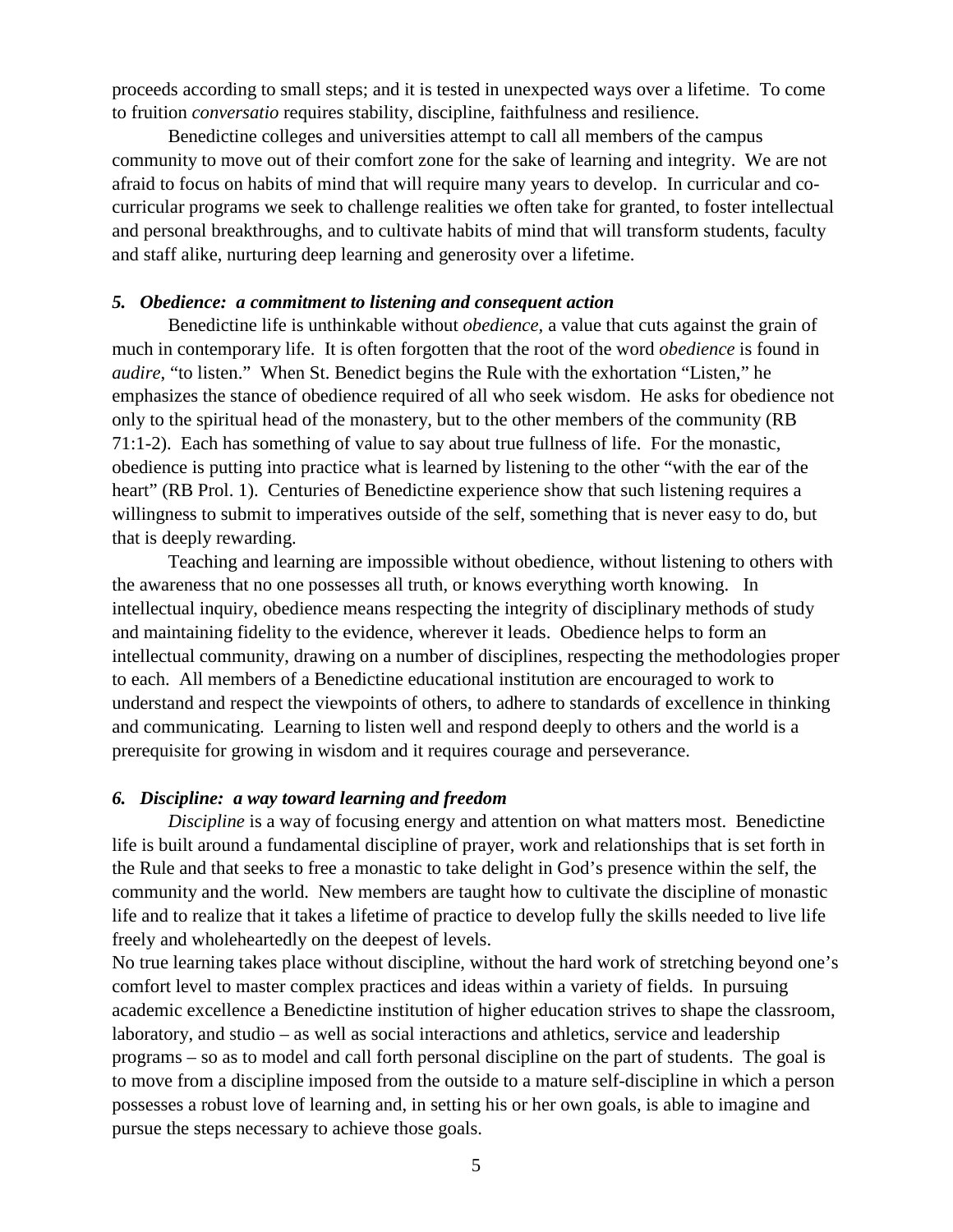## **7.** *Humility: knowledge of self in relation to God, others and creation*

*Humility* is St. Benedict's word for wisdom. He begins his extended description of the twelve degrees of humility by describing awe at the abiding presence of God and ends depicting a love that casts out fear (RB 7). Monastics seek an accurate knowledge of self, a pervasive awareness of God's presence in their lives and their dependence on others and creation itself. They recognize their limitations without losing hope and accept their gifts without becoming arrogant because the measure of their lives is not found in themselves alone. There is always room for additional personal growth, for giving one's self for the good of others.

Time and again, this simple, balanced perspective engages the self-understanding and pursuits of students, faculty and staff in Benedictine educational institutions. By ourselves alone, none of us can learn what we most need to know or bring to completion what most needs to be done. We strive to engage the insights and expertise of a wide variety of persons in our educational mission so that each of us can discover what we are good at doing and what we need others' help to achieve. We seek to cultivate the multi-faceted exploration of truth in academic disciplines, confident that in a rigorous and wide-ranging pursuit of academic excellence, all participants are freed to discern and cultivate the gifts they possess and thereby contribute to the well-being of all.

### *8. Stewardship: responsible use of creation, culture and the arts*

At its core the Rule seeks to foster a fundamental reverence toward the creation that God has made. St. Benedict exhorts his followers to regard *all* the tools and goods of the monastery as the sacred vessels of the altar (RB 31.10). Benedictine monastics do not simply use up what has been given to them, nor do they aim to live in poverty. Instead, they prize good *stewardship*, the respectful use of material things for the good of all, with a special eye to frugality, integrity of form and function, and the capacity of beauty to communicate the presence and power of God.

In Benedictine educational institutions we seek to foster awareness that we are part of a larger ecology and that the environment – human as well as non-human – has been given by God for the sake of all. We encourage the creative and sustainable use of resources and their just distribution for the good of all. We seek to sharpen awareness of noteworthy contributions – past and present – to the well-being of society and the earth itself, trying to keep strong the memory and practice of human creativity and generosity. At every turn we strive to promote the study and practice of the arts, aware of their capacity to bring all to a deeper recognition of the nature and purpose of life itself.

#### *9. Hospitality: openness to the other*

St. Benedict sees Christ present within the monastery in Scripture and liturgy, and in the person of the abbot / prioress, the sick, and each of the members of the monastic community. However, St. Benedict accords special attention to Christ's unexpected arrival from outside in the person of the guest, whom he describes alternately as poor and as a stranger. Christ presents himself in the outsider's vulnerability and calls the monastic to put aside individual plans and pre-occupations in order to let the unexpected person in, to help her get established, to respond to his most pressing needs. And when the outsider comes to experience being "at home" in this new place, for however brief the stay, the monastic discovers new awareness of the common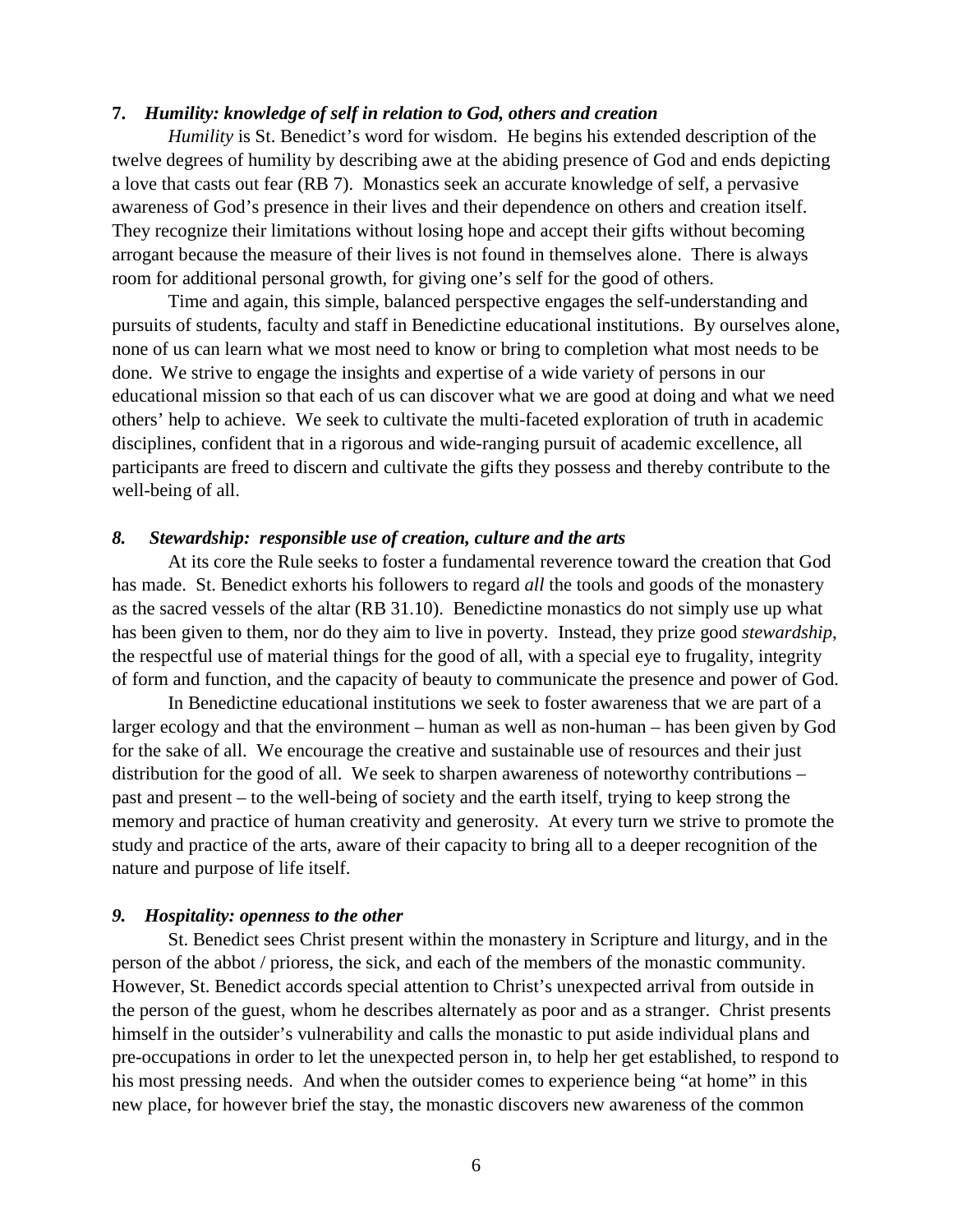journey in which all are engaged. A blessing accompanies both the offering and the receiving of *hospitality*. [8](#page-7-7)

Within Benedictine educational institutions, we strive to extend hospitality to each member of the educational community, especially to those new to the community and/or coming from other traditions. More broadly, we seek to cultivate curricular and co-curricular ways to recognize the needs and call forth the talents and gifts of persons of differing capacities and dispositions, of diverse races, cultures and backgrounds. The educational community that can result breaks down any residual sense of insiders versus outsiders and manifests an openness to being transformed by engaging deeply with the other – be it an idea, a person or an experience.

### *10. Community: call to serve the common good*

Benedictine monastic *community* is rooted in a particular place in which mutual service*,* especially in the mundane areas of everyday life, is demanded of all with no expectation of individual reward. It is a challenge to contribute to a living, flesh and blood community on such terms. The qualities of character that are required are nurtured by the individual community's sense of its mission, the witness of monastic forebears and the broader communion of saints across the ages. The imagination to persevere and thrive in such a life is enriched through the example of communities across the world – monastic and non-monastic, Christian and non-Christian, religious and non-religious – that make sustained practical efforts to foster human well-being, often in the face of overwhelming obstacles. Though directly grounded in a particular place, the commitments and aspirations of Benedictine life can only bear fruit if they stretch to horizons that are truly universal.

Benedictine colleges and universities seek to enlist this practical focus on community building and its profound openness to human history and global experience. It is our intent to cultivate a focus on the nature of responsible living – a focus that is enriched by local example, grounded in the wisdom of the past and refreshed by the perspectives of other cultures. We attempt to provide students with a tangible experience of community, deepened by curricular and co-curricular programs, to help them make the connection between the individual and the communal, the local and the global, the present and the past. In so doing, we seek to ensure that students cultivate the disposition to serve others, near and far, in meeting their most critical needs.

#### **Conclusion**

Near the end of his Rule, St. Benedict has this to say about the spirit that ought to animate the life of monastics:

> Just as there is a wicked zeal of bitterness which separates from God and leads to hell, so there is a good zeal which separates from evil and leads to God and everlasting life. This, then, is the good zeal which monks must foster with fervent love: *They should each try to be the first to show respect to the other* (Rom 12:10), supporting with the greatest patience one another's weaknesses of body or behavior, and earnestly competing in obedience to one another. No one is to pursue what he judges better for himself, but instead, what he judges better for someone else. To their fellow monks they show the pure love of brothers; to God, loving fear; to their abbot,